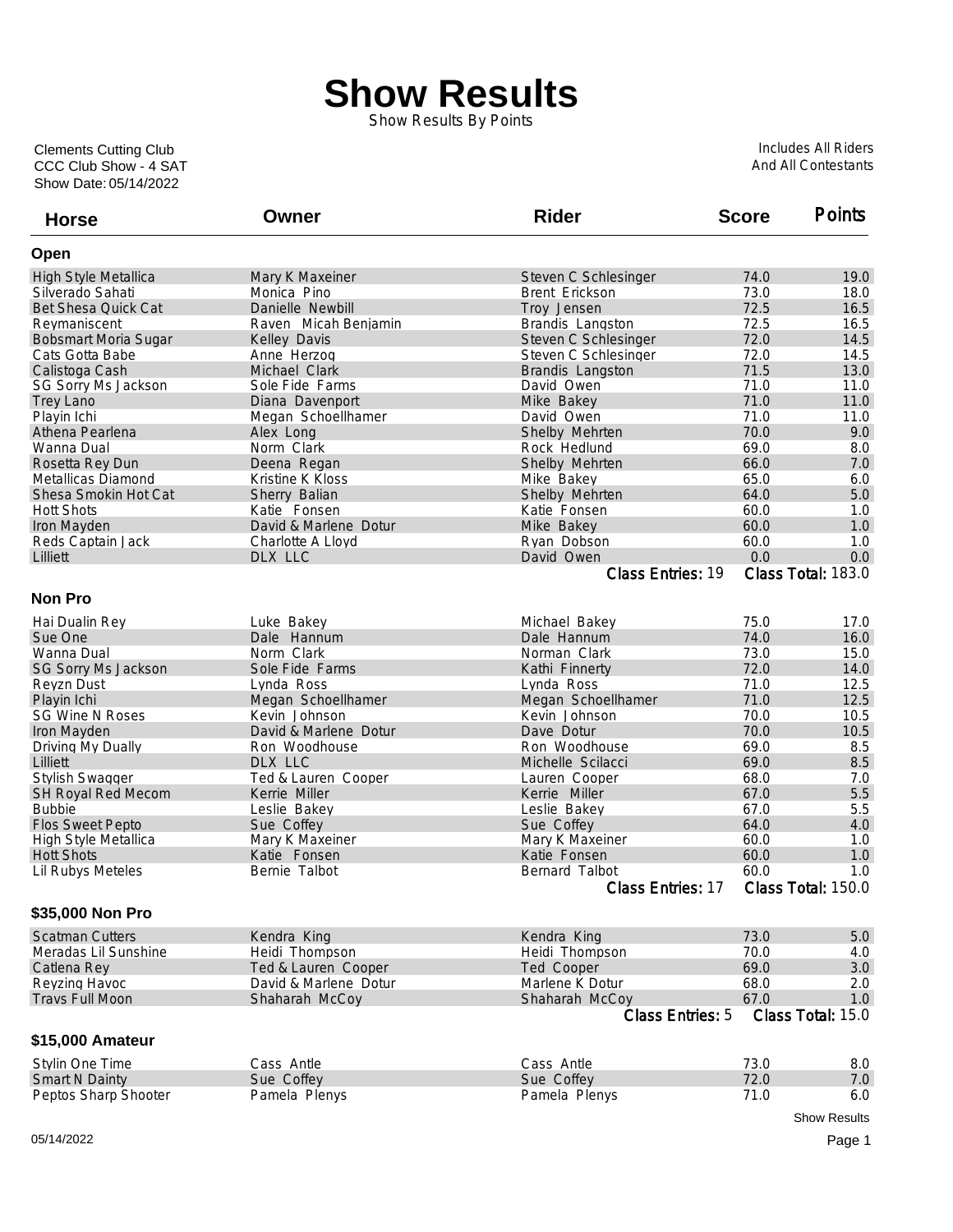| <b>Horse</b>                          | Owner                       | <b>Rider</b>                            | <b>Score</b> | <b>Points</b>            |
|---------------------------------------|-----------------------------|-----------------------------------------|--------------|--------------------------|
| \$15,000 Amateur                      |                             |                                         |              |                          |
| <b>Light Force</b>                    | Breanne Shaffer             | Breanne Shaffer                         | 70.0         | 4.5                      |
| A Stylin Playboy                      | <b>Bill Perkins</b>         | <b>Bill Perkins</b>                     | 70.0         | 4.5                      |
| Smooth Roxy                           | Laura Raynak                | Laura Raynak                            | 69.0         | 3.0                      |
| <b>Sting Cat Sting</b>                | Pam Heier                   | Pam Heier                               | 67.0         | 2.0                      |
| Rosetta Rey Dun                       | Deena Regan                 | Deena Regan                             | 63.0         | 1.0                      |
|                                       |                             | <b>Class Entries: 8</b>                 |              | Class Total: 36.0        |
| \$50,000 Amateur                      |                             |                                         |              |                          |
| <b>Trey Lano</b>                      | Diana Davenport             | Diana Davenport                         | 73.0         | 17.0                     |
| Hotswanna                             | John & Rene Primasing       | Rene Primasing                          | 72.0         | 16.0                     |
| Stylin One Time                       | Cass Antle                  | Cass Antle                              | 71.0         | 14.5                     |
| Eyez Got Game                         | Jainet Gaines               | Jainet Gaines                           | 71.0         | 14.5                     |
| Shesa Smokin Hot Cat                  | Sherry Balian               | Sherry Balian                           | 70.0         | 12.0                     |
| Cats Gotta Babe                       | Anne Herzog                 | Anne Herzog                             | 70.0         | 12.0                     |
| Reyzn Dust                            | Lynda Ross                  | Lynda Ross                              | 70.0         | 12.0                     |
| Smooth Roxy                           | Laura Raynak                | Laura Raynak                            | 69.0         | 9.5                      |
| <b>Light Force</b>                    | Breanne Shaffer             | Breanne Shaffer                         | 69.0         | 9.5                      |
| Athena Pearlena                       | Alex Long                   | Alex F Long                             | 68.0         | 7.5                      |
| Driving My Dually                     | Ron Woodhouse               | Ron Woodhouse                           | 68.0         | 7.5                      |
| <b>Sting Cat Sting</b>                | Pam Heier                   | Pam Heier                               | 65.0         | 6.0                      |
| <b>Stunning Goods</b>                 | Mary Rossi                  | Mary Rossi                              | 63.0         | 5.0                      |
| Bea Cats Cat                          | John R Primasing            | John R Primasing                        | 60.0         | 1.0                      |
| <b>Stylish Swagger</b>                | Ted & Lauren Cooper         | Lauren Cooper                           | 60.0         | 1.0                      |
| Chromium                              | Sue Coffey                  | Alyce Coffey West                       | 60.0         | 1.0                      |
| Metallic 007                          | Monica Pino                 | Monica Pino                             | 0.0          | 0.0                      |
|                                       |                             | Class Entries: 17                       |              | Class Total: 146.0       |
| \$5,000 Novice Horse                  |                             |                                         |              |                          |
| Jess Chasin Reys                      | Bonnie Sharp                | Mike Bakey                              | 73.0         | 13.0                     |
| Absolutelystunningcat                 | Paula Contreras             | David Owen                              | 72.0         | 12.0                     |
| Smokin Little Ringo                   | John Pasco                  | Monica Caetano                          | 71.5         | 11.0                     |
| Sugs Rey Lady                         | Astrid Wollenburg           | Steven C Schlesinger                    | 71.0         | 9.5                      |
| Dolla                                 | Tiffany LaMendola           | Steven C Schlesinger                    | 71.0         | 9.5                      |
| Reds Last Metal                       | Charlotte A Lloyd           | Ryan Dobson                             | 70.0         | 8.0                      |
| Hy Stylin Vintage                     | Mary Robertson              | Shelby Mehrten                          | 68.0         | 7.0                      |
| Fresno Brave                          | MCPH LLC                    | Monica Caetano                          | 64.0         | 6.0                      |
|                                       | Berta Richardson            | Shelby Mehrten                          | 60.0         | 1.0                      |
| Sassy Lil Redhead<br>Hi Stvlin Safari |                             |                                         |              |                          |
| <b>SG Jackson Brown</b>               | Don Hodge<br>Connie Collins | Mike Bakey                              | 60.0         | 1.0                      |
|                                       |                             | Mike Bakey                              | 60.0         | 1.0                      |
| SG Shoeless Joe                       | Monica Kaulfers             | Troy Jensen                             | 60.0         | 1.0                      |
| Chicks Dual Rey                       | Jenna Baggs                 | Wes Johnson<br><b>Class Entries: 13</b> | 60.0         | 1.0<br>Class Total: 81.0 |
| \$25,000 Novice Horse                 |                             |                                         |              |                          |
|                                       |                             |                                         |              |                          |
| Moondog                               | Pamela Plenys               | Brandis Langston                        | 76.0         | 17.0                     |
| I Nita Rebel                          | Christina Oswald            | Steven C Schlesinger                    | 74.0         | 16.0                     |
| Miss Gypsy Jackson                    | Francesca Vogel             | Mike Bakey                              | 73.5         | 15.0                     |
| <b>Spicy Reyflection</b>              | Jessica Mehrten             | Shelby Mehrten                          | 73.0         | 14.0                     |
| Lil Rebel Rey                         | Ava Kelly                   | Shelby Mehrten                          | 72.0         | 13.0                     |
| <b>Hott Choice</b>                    | Patty Walker                | David Owen                              | 71.0         | 11.5                     |
| Cattn Around                          | Gordon Rausser              | Eric Thomas                             | 71.0         | 11.5                     |
| Mugzy                                 | Elizabeth Goodrich          | Mike Bakey                              | 70.0         | 10.0                     |
| Fresno Brave                          | MCPH LLC                    | Monica Caetano                          | 69.0         | 8.5                      |
| <b>True Kit</b>                       | Tiffany LaMendola           | Steven C Schlesinger                    | 69.0         | 8.5                      |
| Metallic Copper Cat                   | Tracy Hart                  | Wes Johnson                             | 68.0         | 7.0                      |
| Jacksons Lil Jewel                    | Anne Herzog                 | Steven C Schlesinger                    | 60.0         | $1.0$                    |
| Two Tone Cat                          | Raven Micah Benjamin        | Brandis Langston                        | 60.0         | 1.0                      |
| Teles Sheza Legend                    | Julie Johnson               | Ryan Dobson                             | 60.0         | 1.0                      |

Show Results